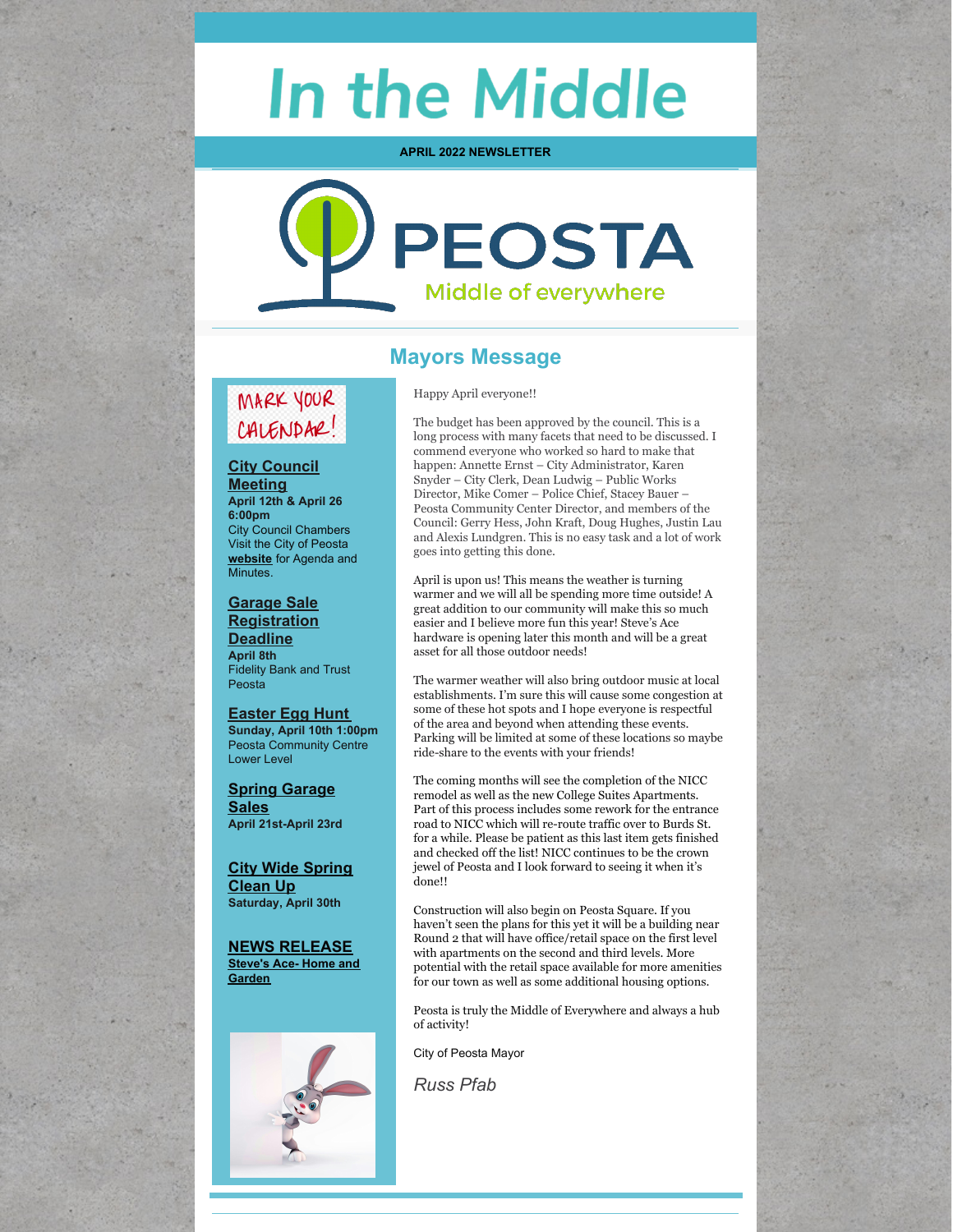## **Spring Garage Sales**



Register your garage sale [HERE](https://www.bankfidelity.bank/media-events/whats-new/peosta-city-wide-garage-sales)!

**Deadline to Register is April 8th!**



## **Citywide Spring Cleanup Day**

Citywide Spring Cleanup Day is on Saturday, April 30th. Please have all items to be picked up at the curb by 7:00 am. Bi-County will make one trip through town. Each appliance, computer monitor, television, or tire to be picked up will require a sticker.

Appliance: \$12.00 Car Tires: \$6.00 Truck Tires: \$12.00 Tractor Tries: \$27.00 All Monitors & Televisions: \$17.00

#### **4 ways to purchase tags**:

- PAY AND REGISTER ONLINE **[HERE](https://www.cityofpeosta.org/contact/city-wide-large-item-pickup)** (Your Sticker will be mailed to you)
- Drop your payment in the City of Peosta Drop box which is located in the upper level of the Peosta Community Centre parking lot. (Your Sticker will be mailed to you once payment is received)
- Call City Hall to pay over the phone. (Your Sticker will be mailed to you)
- Stop in City Hall during our normal business hours to purchase tags during our normal business hours
- If you have any questions please call City Hall at (563) 556-8755, email swinandy@cityofpeosta.org. REGISTRATIONS AND PAYMENTS ARE DUE ON **FRIDAY, APRIL 22ND** to allow for proper mailing time
- \*\*\*Items that won't be picked up: yard waste, stockpiled daily garbage, rocks, concrete, large amounts of building and construction materials, railroad ties, paint (unless the can is completely dried out and open), chemicals, motor oil, shingles, fencing, fluorescent bulbs.

## **Public Works Department**

Spring is here and construction projects will either be continuing, or getting under way. Hwy 20 Lift Station Project is coming to completion with the exception of some final punch list items. Enterprise Drive is anticipated to be back under construction as a continuation of last summers sewer/street project the week of April 11<sup>th</sup>.

Due to the construction of a round about at the east end of NICC Drive, a through traffic closure has been set up and detours have been directing drivers to the north entrance only. Construction is expected to be completed by the end of June. Please allow additional time to your commute as there may be some unexpected delays.

Trees are beneficial to the environment. Please keep in mind they also need to be maintained. Any branches overhanging the sidewalks must have a clearance of 10ft and be 15ft clearance over the streets.

Sidewalk inspections will be in progress this Spring. If you are a homeowner and are aware of what could possibly be a safety hazard, please plan on making repairs to those sections of sidewalk. If there are any areas on the sidewalk that

### **2021 Water Quality Report for Peosta Water Supply**

A detailed evaluation of your source water was completed by the Iowa Department of Natural Resources and is available for viewing. **2021 Water [Quality](https://www.cityofpeosta.org/images/departments/Water_Quality_Report_2021.pdf) Report**

## **City of Peosta Police Department**

The month of March we prepared for severe weather awareness. On March 23<sup>rd,</sup> a statewide tornado drill was held throughout Iowa. It is important to know the difference between a "watch" and a "warning" so you can act accordingly. A "watch" is your chance to prepare, and a "warning" is when you need to take action for severe storms and tornados. When a tornado watch is issued, this means the conditions could lead to the formation of severe storms and tornados. Be ready to act quickly if a warning is issued. A tornado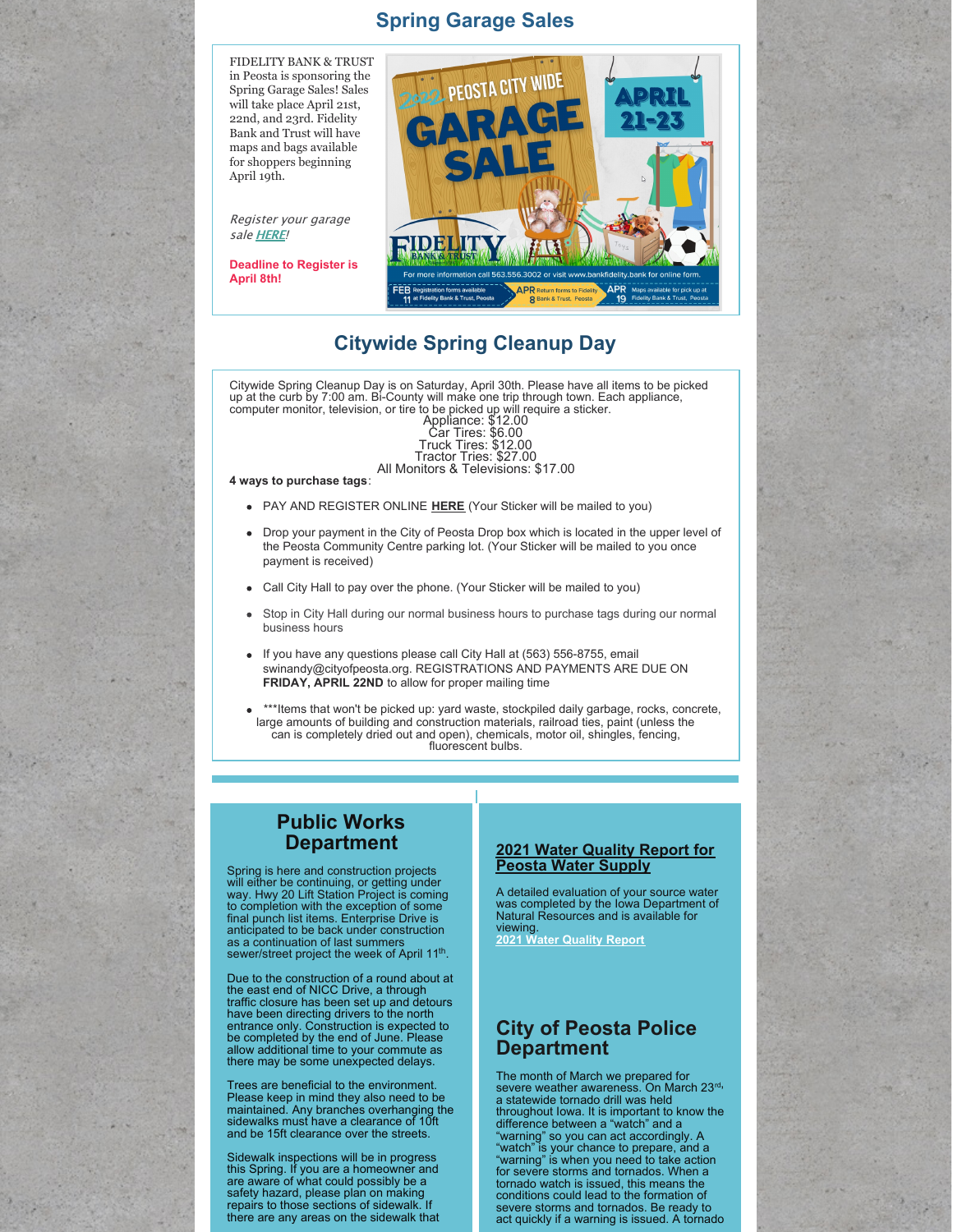you have questions on please contact City Hall.

Thank you!

**Public Works Director** *Dean Ludwig*

#### **Compost Site is Open**

The site is located at the west end of Kapp<br>Court (which is located off of Kapp Drive).<br>There are signs directing where the<br>materials should be placed. We ask that you please respect the property and do not leave any trash at the Compost Site. Please be courteous by placing grass clipping and leaves on one side of the bin and branches on the other side. The compost site is for City of Peosta Residents ONLY. Residents of Thunder Ridge Subdivision are not allowed to use the City compost site **Materials Accepted**

Tree Branches Leaves Garden waste Grass clippings

**Materials Not Accepted** Garbage Demolition or Construction Materials warning means that a tornado has been spotted or indicated by radar. Seek shelter immediately while danger to life and<br>property is imminent. Peosta has three<br>tornado sirens within the city limits. Those<br>sirens are tested the first Tuesday of each<br>month. Know where your safe place is in<br>your home and at

#### **City of Peosta Chief** *Mike Comer*







 $11.30$  a m

Session 2:<br>
Who: 4-6 year olds<br>
accompanied by an adult<br>
Where: PCC Meeting Room<br>
When: Friday, April 15th<br>
Time: 12:30 9.m-2:00 p.m. Cost: \$20 2 pastal bu



Memories by Mary Ceramics will be hosting an Easter painting class on Friday, April 15th at the PCC. Ages 7 and up from 10:00-11:30am, and Ages 4-6 from 12:30- 2:00pm. Enroll **[Here](https://apm.activecommunities.com/peosta/Activity_Search?fbclid=IwAR2c40SCh5XpFHAe5Api-p8WKgh2d_UiXxMkR37SEsFUfiWRErbdBMZfjJY)**

\_\_\_\_\_\_\_\_\_\_\_\_\_\_\_\_\_\_\_\_\_\_\_\_\_\_\_\_\_\_\_\_\_\_

**Day Camp [Registration](https://www.cityofpeosta.org/uploads/community-centre/2022_day_camp_registration.pdf) is open T-Ball [Registration](https://www.cityofpeosta.org/uploads/community-centre/2022_Tball_Registration_Form.pdf) ends May 1st** EASTER **EGG<br>Elunt** 

**When**: Sunday, April 10th at 1:00pm

**Where:** Peosta **Community** Centre Lower Level

**Ages:** 0-12

Bring your family and friends and stop by to meet the Easter Bunny! This event is FREE!